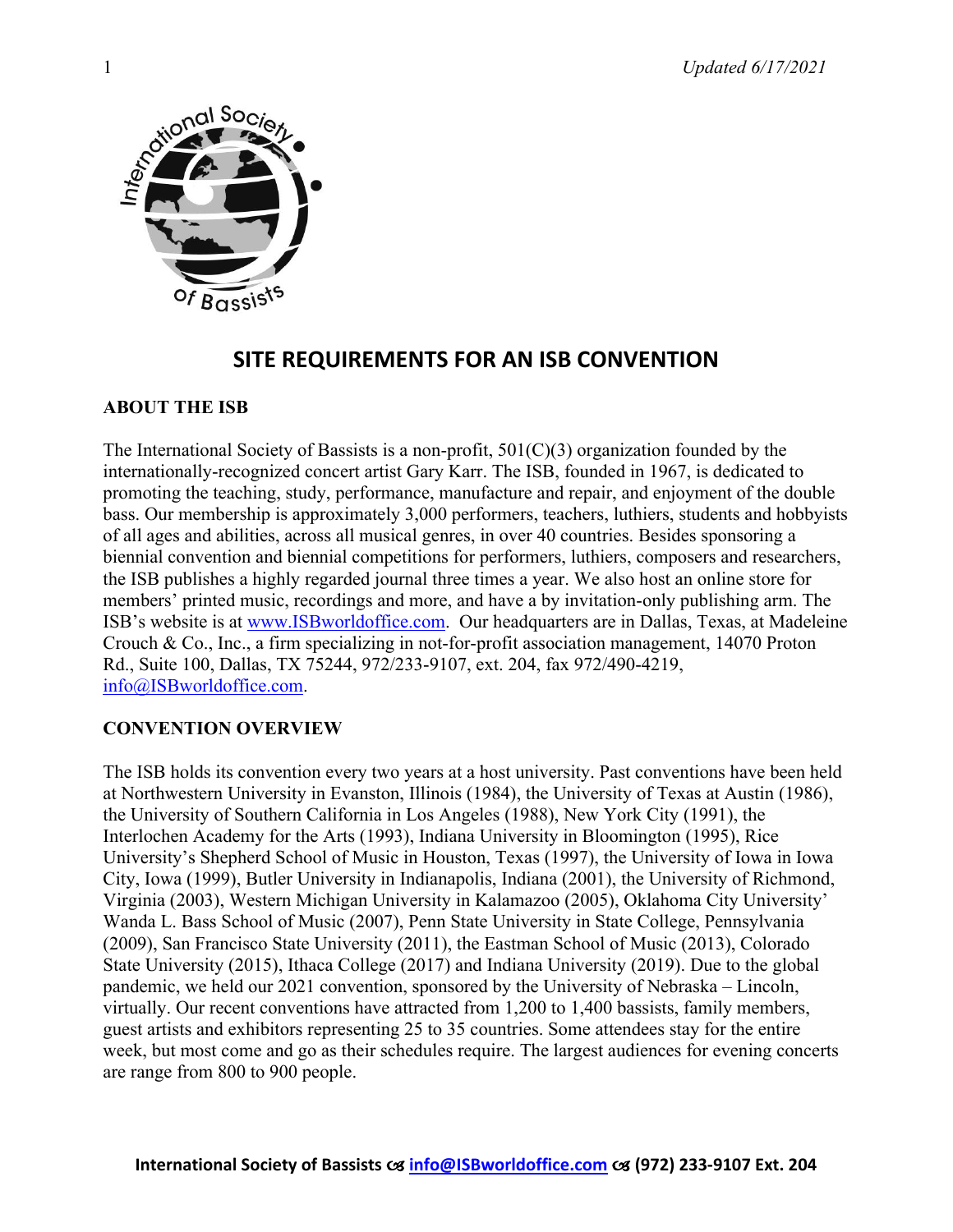Presenters travel at their own expense or find their own sponsors, although exceptions are made on a case by case basis for freelance presenters without the support of an educational institution. Presenters receive complimentary registration for the convention, and while some presenters may be reimbursed for travel and lodging, no bassist receives an appearance fee, no matter how big a star he or she may be. Non-bassist supporting musicians (pianists, drummers, chamber musicians, etc.) do receive appearance stipends, which are sometimes paid by the bassist-presenter and sometimes by the ISB. Attendees pay a fee either by the week or the day, with reduced rates for student and overseas members. The ISB often pays for meals and lodging, as well as waives conference fees, for bassists with limited financial resources if there is a special need. Parents, nonbass playing family members and chaperones pay no registration fee.

In keeping with the ISB's not-for-profit educational goals, our convention is a show of love and support by its membership and sponsors, and not a major money-making enterprise. There is an exhibit hall of approximately 30 to 40 manufacturers and suppliers as space allows (ideally something in the range of 10,000 securable square feet), and a thriving young bassists' program that attracts 40 to 60 young bassists.

The convention week is held during the first half of June, between semesters for the host university and before many professional players depart for summer festivals. The ISB holds its biennial double bass competition at the beginning of the week, with arrivals on Sunday for preliminaries and finals on Monday and Tuesday. There are divisions for solo, jazz and orchestral bassists, and two divisions for young bassists (18 and under). In 2019 the top cash prizes were \$2,500 plus expenses-paid concerts and/or various donated merchandise. We have also added a very well received Maker's Competition for new instruments, which is judged on Monday and Tuesday of the convention week. In 2019 we had 25 new instruments in the competition. In 2015 we launched a "Build a Bass in a Week" Project, with an international team of luthiers volunteering to build an instrument that will be raffled off at the end of the week. In 2019 we added public tours of the Build a Bass Project, which is a fascinating look into the world of the luthier's art and craft.

Attendees check in on Monday for an impressive schedule of lectures, recitals and masterclasses beginning with Monday evening concerts and lasting through Saturday night. Evenings feature back-to-back recitals by classical and jazz artists.

# **RELATIONSHIP WITH HOST FACILITY**

The ISB seeks an invitation to hold its biennial convention from universities that will offer use of their facilities for minimal or no fees. There should be a faculty bass professor or local contact person to help the ISB office and convention director coordinate logistics and serve as a local representative. That person does not have to be a bassist.

The ISB travels with its own office team and enlists the support of a large number of volunteers for various activity areas, so it does not require full services of a conference bureau. But the ISB will gladly pay the costs of support technicians for audio-visual and stage management, piano tuners, building managers, etc. as requested by the host university.

Host universities benefit from international publicity as the ISB's convention destination, as well as introducing their schools of music to dozens of qualified potential music majors. There are always bassists from major orchestras around the world as well as Grammy winners in attendance.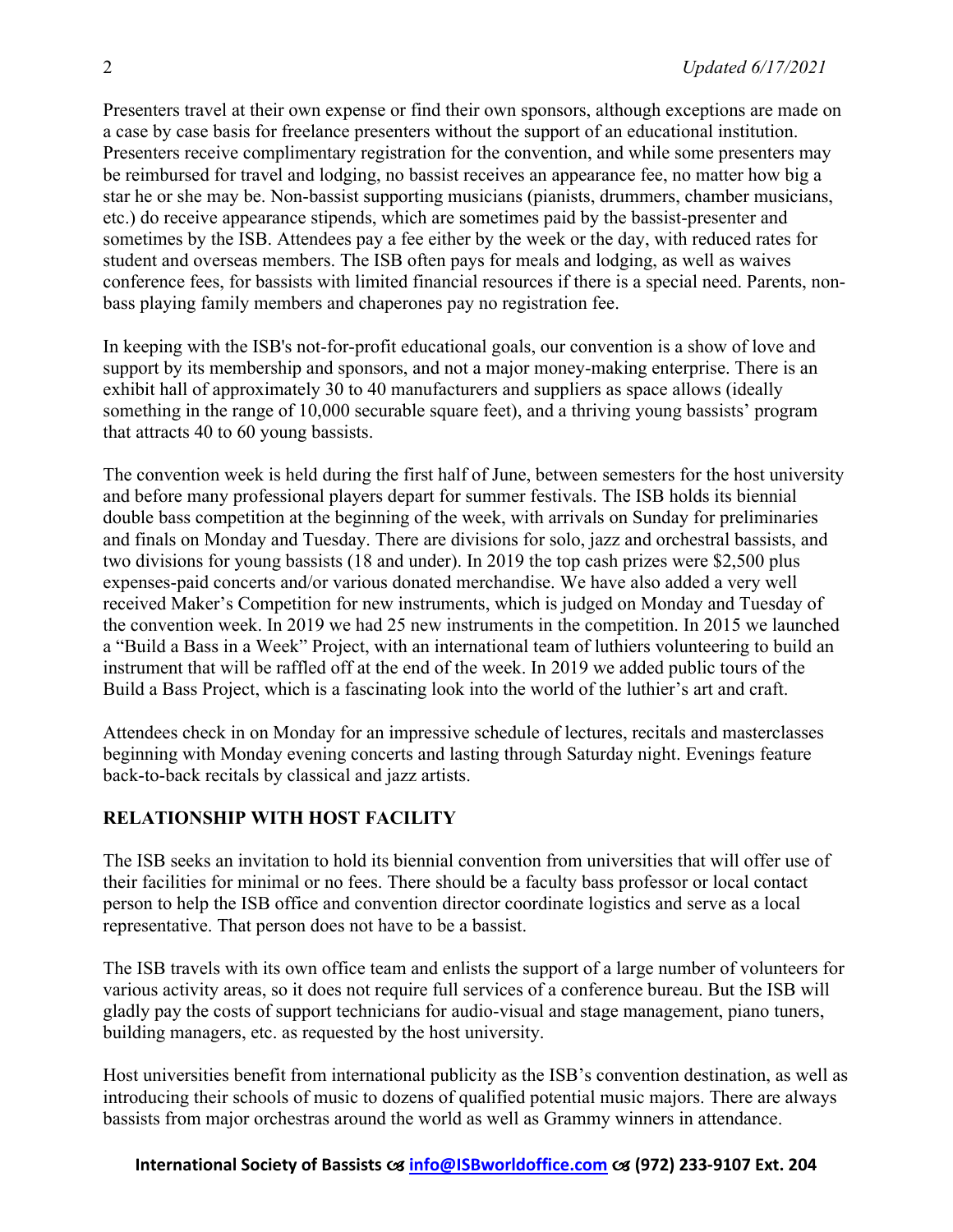As space allows, we try to open evening concerts to non-bassist citizens of the town at no charge, turning the convention into a community festival and building audience for our instrument, as many have never seen what the versatile double bass can do when it takes centerstage.

# **HOUSING/MEALS**

Ideally, the host university will have a dormitory within a short walk of the music school. Most students, including the young bassists and their parents or chaperones, opt for less expensive dorm rooms. We usually have between 150 and 200 people staying in the dorms for all or part of the convention week, single and double occupancy. The young bassist program also relies on using a dormitory meal plan so participants will not have to leave the campus. For 18 and older attendees, it is helpful to have restaurants within walking distance. We offer a casual buffet dinner on Sunday night, almost always on campus and catered by the university, for 70-85 board members, judges and other guests. We also purchase boxed lunches from on-campus catering for judges and workers on the go throughout the week. In addition, the ISB selects a nearby hotel or hotels that offer reduced group rates for its presenters and adult attendees. We average 100+ hotel rooms per night, Sunday through Saturday.

# **MEETING SPACE**

### **Competitions:**

Beginning on Sunday, the space requirements are: practice and warm-up rooms, most with pianos, and enough concert halls or large rooms to hold preliminaries and finals for five divisions (one division goes on through Tuesday noon, the others are through by late Monday afternoon). In addition, we will need a large, securable room with some natural light for the Maker's Competition, with enough space to display 25-30 new instruments and a large table for judging.

### **Exhibits:**

A space or spaces in that can be locked/secured overnight that will accommodate 20 to 45 pipeand-drape and/or tabletop exhibits (rented by the ISB from a local supplier), with one or two rooms nearby for demos if possible (ideally 10,000 square feet of exhibit space). Adequate elevators for move-in/move-out if not on ground floor.

### **Classrooms:**

At least two large classrooms (seating at least 50 each), ideally with projector, screen, piano, DVD/CD player, blackboard, etc. for simultaneous lectures, performances and masterclasses held throughout each day.

### **Recitals and Evening Concerts:**

One large concert hall that ideally seats 800+ for evening concerts, with grand piano. Two smaller halls for jazz and classical recitals during the afternoons with rehearsals/soundchecks in the morning, at least 250 seats each, and a smaller recital hall that seats 80 to 100 (can be large choir room, a nearby chapel, theater space, etc).

### **Young Bassists Program:**

One large locking general session room with piano (choir or orchestra rehearsal room to accommodate 40-60 young bassists and their instruments and music stands) and six or more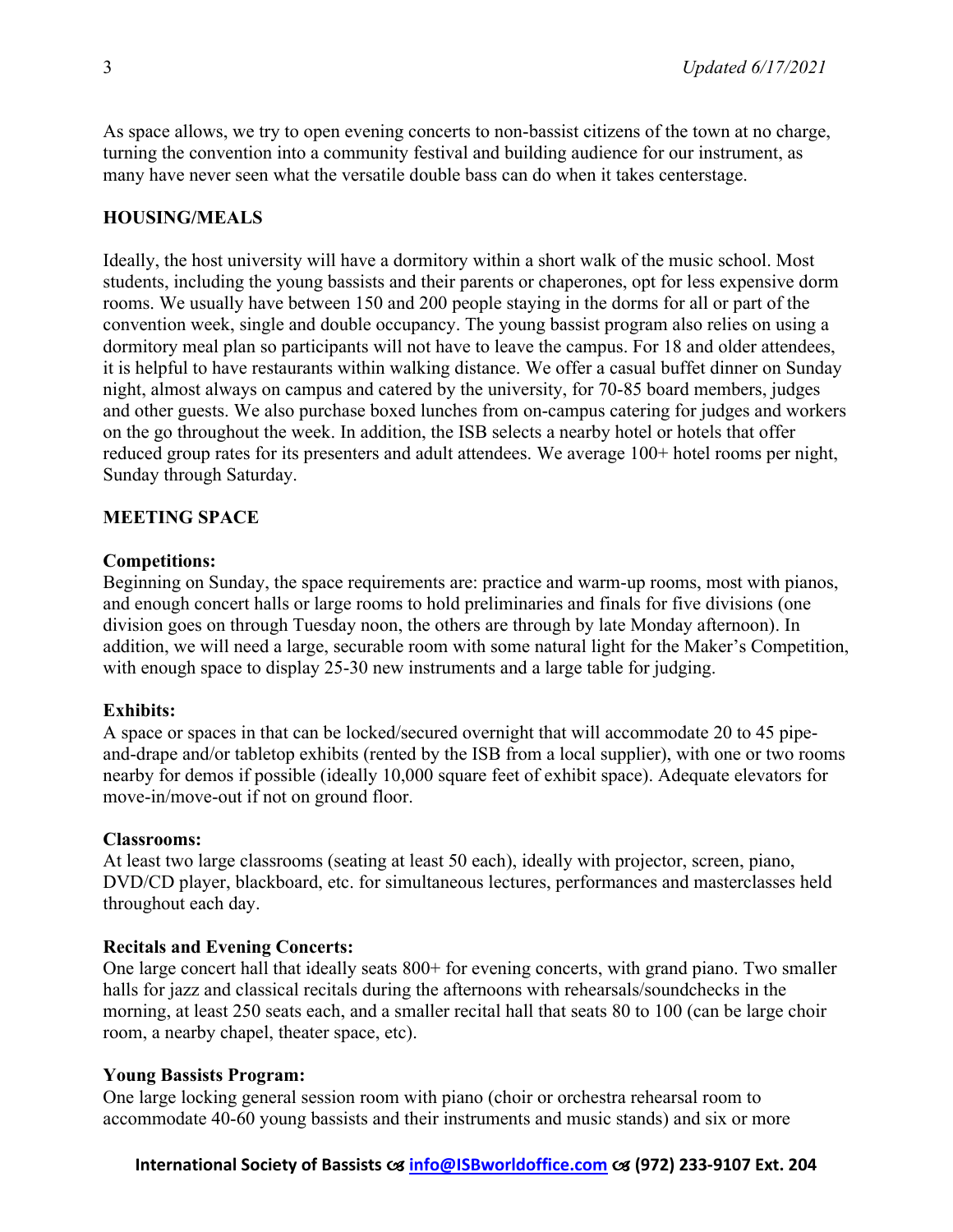smaller classrooms or rehearsal spaces for various age groups. The smaller breakout rooms will be used for amateur/enthusiasts to sightread ensembles during the 12-2 PM lunch hour. Young bassists store their basses in the large general session overnight.

# **Storage:**

Large out-of-the way locking room(s) or secured space to store bass trunks and instruments during the day and overnight, often 50+ instruments. We will provide staff to check basses in and out of storage.

# **Build a Bass in a Week Project:**

For the past two conventions, an international team of luthiers has literally built a new double bass in a week, which we raffle off at the end of the week. It is not only a fundraiser, but also generates a great deal of publicity for the convention and has created a close-knit international community of luthiers, who normally work alone. Ideally, we would have access to a large theater scene workshop space with work benches for luthiers to bring in their own tools. All participants sign waivers.

# **Registration/Convention Office:**

A locking room ideally located near registration tables where the back office team manages onsite registration and more. We bring our own computers, printers and office supplies.

# **TECHNICAL/SUPPORT**

The ISB will rent from local suppliers any AV and other equipment not available from the host university. As required by the host university, the ISB will pay for use of support staff, etc. We need to be able to offer attendees free Internet access campus wide.

# **NEW! LIVE STREAM SELECTED EVENTS**

Out of respect for the time, money and talent given by our convention attendees and presenters, and we do not want to do encourage members to watch from home, the ISB does not make convention proceedings available in real time on a streaming platform. The convention is put on for the purpose of bringing together bassists and their family members, collaborative musicians, makers and vendors from around the world all under one roof. This is how learning and change happens. That being said, in 2019 the ISB livestreamed competition award ceremonies on Monday and Tuesday evenings, concerts by 2017 competition winners on Monday night, the finals of the 2019 solo competition on Tuesday, the Young Bassists Concert on Saturday afternoon, and the closing event on Saturday night, which involved an all-star review of more than a dozen performers.

The ISB might require access to the host institution's high speed Internet, and pay for additional technical support for the host university for livestreaming. In these cases the ISB would want to receive unedited files from the host university as downloads to post in the members-only area of the ISB's website after the convention.

# **TRANSPORTATION**

Transportation is a daily challenge for double bassists! Ideally, the convention host site should be within an hour's drive of a major airport, or at least readily accessible by frequent, reliable shuttle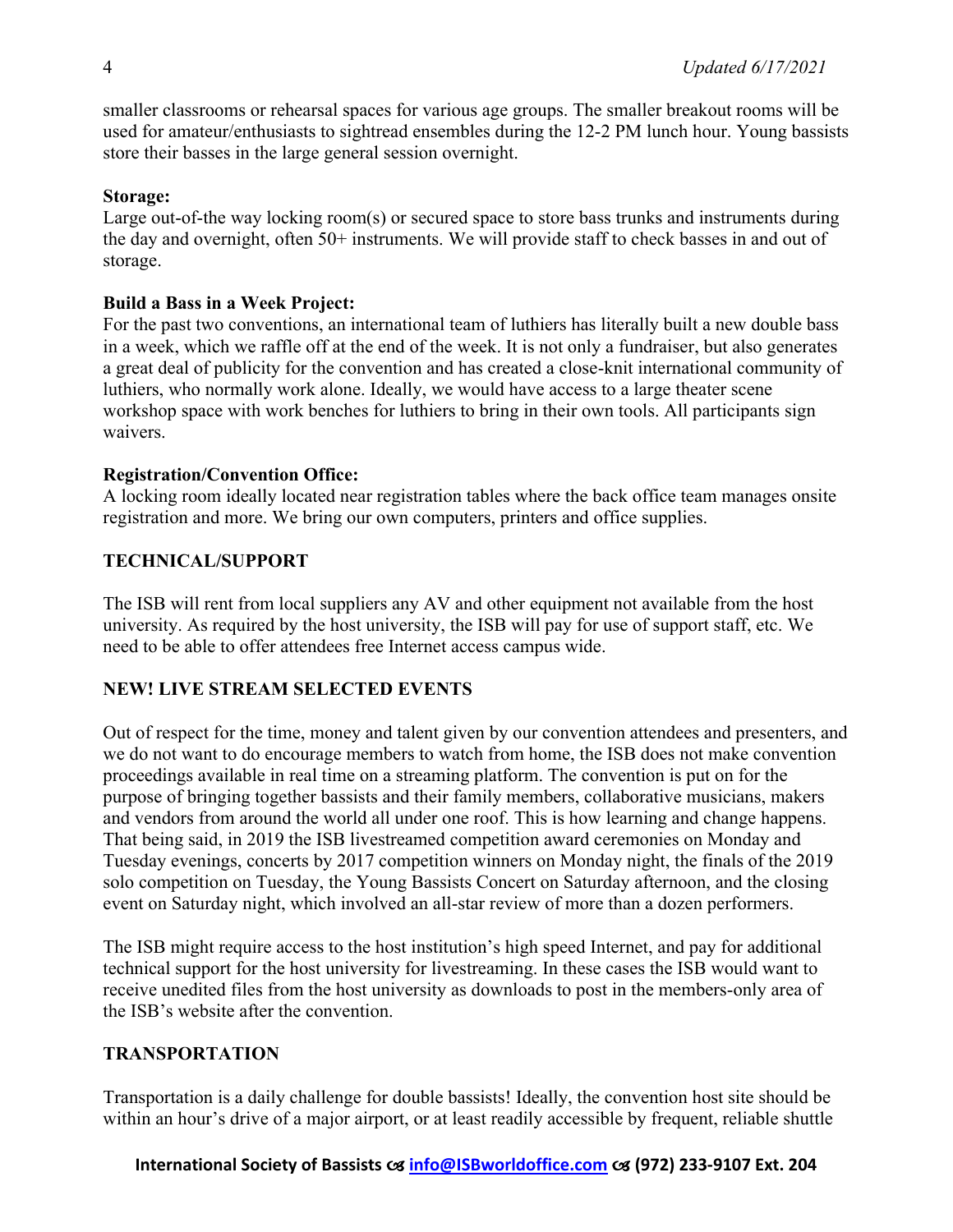transportation that will accommodate both attendees and their instruments at a reasonable cost. With luck, the local airport will allow our attendees to store their trunks at the airport. Also ideally, there would be free on-campus parking, and/or we might be able to take advantage of a campus shuttle system. The ISB will hire its own shuttle/bus transportation if needed, as a last resort. We usually have between 3 and 6 vendor trucks that will require parking near the convention activities.

### **MISCELLANEOUS**

We would like to be able to offer our attendees rental instruments either from the host university or from a nearby music dealer.

### **AND FINALLY...**

The ISB is grateful to its host facilities for the opportunity to mount a convention. We know we are essentially the university's guests, and manage our conventions in a mutually beneficial manner. The host university is prominently featured in our magazine, e-newsletters, convention program and on its website.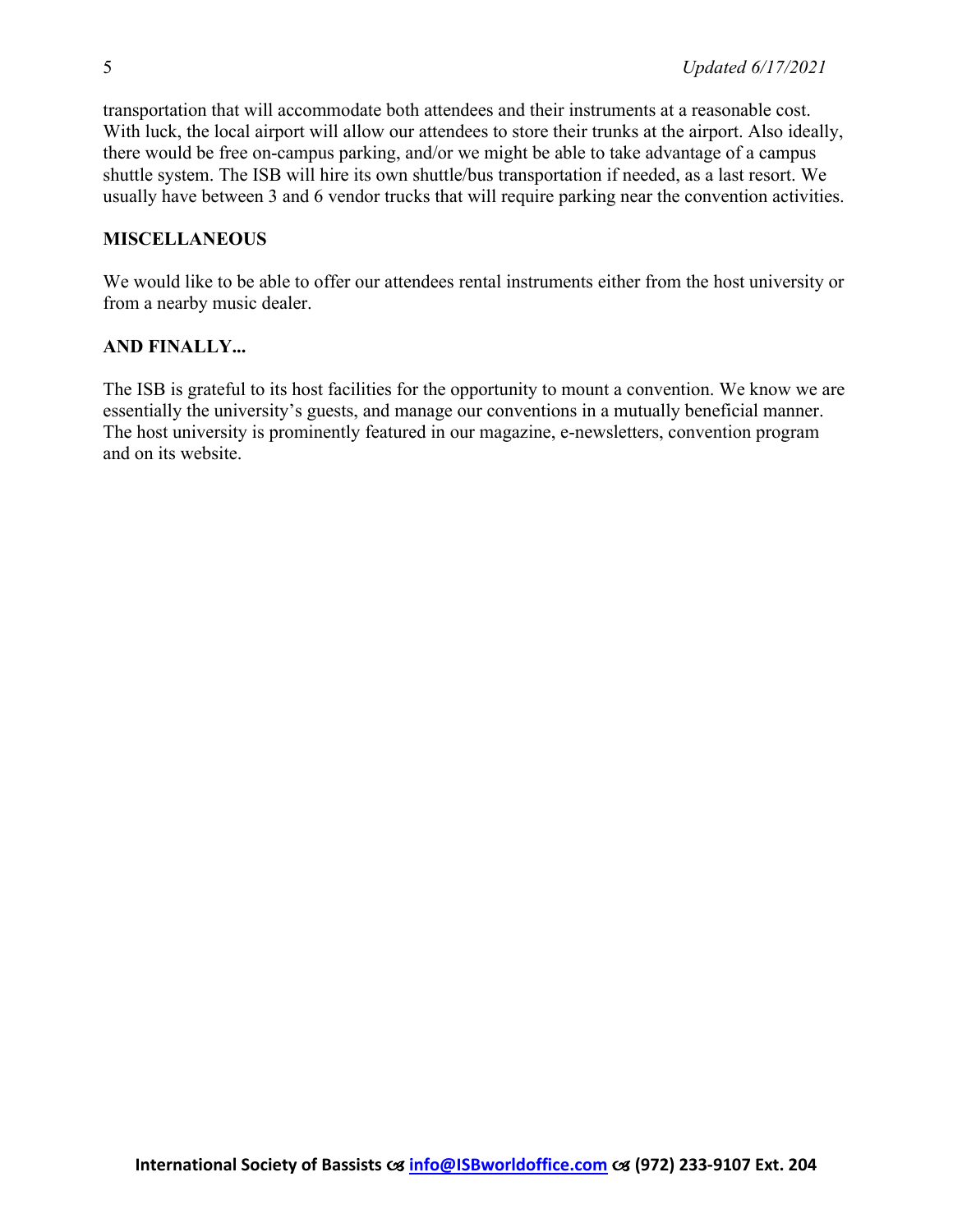#### SITE EVALUATION CHECKLIST FOR ISB CONVENTIONS

#### GENERAL CONSIDERATIONS

Location moves to different geographical regions from year to year.

Reasonable access by air (nearby airport?)

Any costs involved (hall and/or classroom rental, piano rental, piano tuning.)

Any extracurricular bonuses in area for recreation or sightseeing?

Any possibility of institution sponsoring/co-hosting appearance by a special guest artist?

Access to some office/business resources (receiving exhibitor freight.)

#### SPACE CONSIDERATIONS

\_\_\_\_\_Classroom/dorms and meals/rehearsal space/performance space within a reasonable distance of each other?

Adequate number of pianos, audio/visual equipment, chairs, stools, stands, etc. available.

Adequate performance/rehearsal space for competitions.

Adequate classroom/rehearsal space/recreation for Young Bassists Program, ages 8 to 17.

Adequate classroom/rehearsal space for regular program during day.

Adequate performance facilities.

Adequate, well-located exhibit space.

Storage space for basses and cases.

Security issues.

#### TECHNICAL CONSIDERATIONS

Free wi-fi for attendees

Possible assistance from technical staff to livestream selected events (for a fee, if needed)